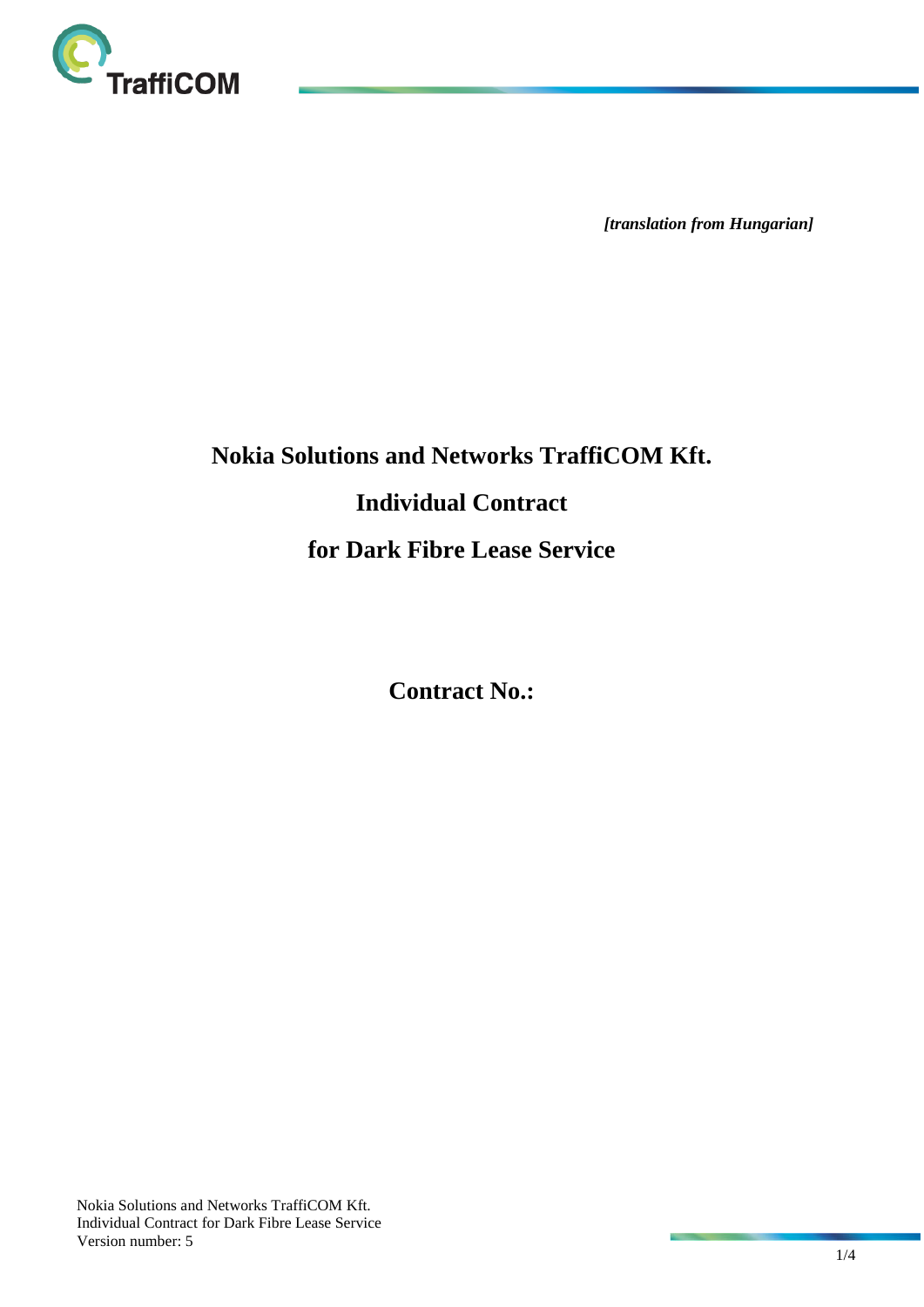

Concluded between

# 1 **Data of the Subscriber**

| Company name of the Subscriber:                           | $\left[\ldots\right]$ |
|-----------------------------------------------------------|-----------------------|
| Registered seat of the Subscriber:                        | $\left[\ldots\right]$ |
| Location of the Subscriber's access point:                | $\left[\ldots\right]$ |
| Invoicing address, bank account number of the Subscriber: | $\left[\ldots\right]$ |
| Company registation number of the Subscriber:             | $\left[\ldots\right]$ |
| Contact person at the Subscriber:                         | $\left[\ldots\right]$ |

# 2 **Data of the Service Provider**

| Name, registered seat and postal address of the Service Provider<br>2.1 |                                             |  |
|-------------------------------------------------------------------------|---------------------------------------------|--|
| Company name of the Service Provider:                                   | Nokia Solutions and Networks TraffiCOM Kft. |  |
| Registered seat of the Service Provider:                                | 1083 Budapest, Bókay János u. 36-42.        |  |
| Postal address of the Service Provider:                                 | 1083 Budapest, Bókay János u. 36-42.        |  |
| Company registration number of the                                      |                                             |  |
| Service Provider:                                                       | 01-09-567072                                |  |
| 2.2<br>Availability of the Service Provider's customer service:         |                                             |  |
| Domestic access:                                                        |                                             |  |
| Telephone:                                                              | $(06-40)$ 200-739                           |  |
| E-mail:                                                                 | ugyfelszolgalat@trafficom.hu                |  |
| Telefax:                                                                | $(06-1)$ 455-7185                           |  |
| Postal address:                                                         | 1083 Budapest, Bókay János u. 36-42.        |  |
| International access:                                                   |                                             |  |
| Telephone:                                                              | $(+36-1)$ 455-7198                          |  |
| E-mail:                                                                 | helpdesk@trafficom.hu                       |  |
| Fax:                                                                    | $(+36-1)$ 455-7185                          |  |
| Postal address:                                                         | 1083 Budapest, Bókay János u. 36-42.        |  |
| Service hours of the customer service: 24 hours a day all year round    |                                             |  |
|                                                                         |                                             |  |

2.3 Internet home page address of the Service Provider:

[http://www.trafficom.hu](http://www.trafficom.hu/)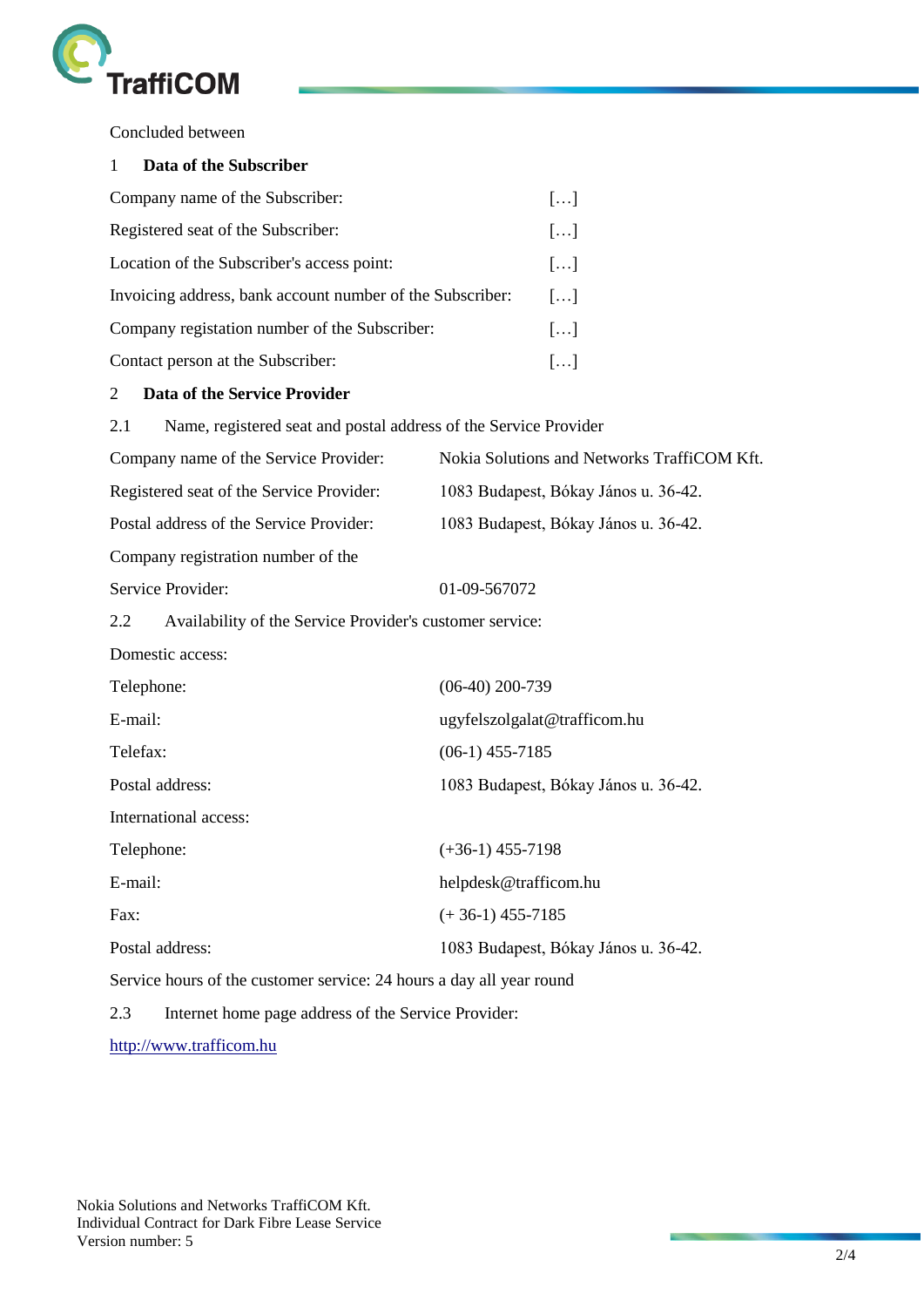

| 3              | Subscribed service(s) subject to the Contract:                   |
|----------------|------------------------------------------------------------------|
|                | Provision of lease of optical dark fibre                         |
| 3.1            | Definition of the service access points                          |
|                | 1. Delivery point particulars:                                   |
|                | Address:                                                         |
|                |                                                                  |
|                | number, floor, door, disposition:                                |
|                | GPS co-ordinates:                                                |
|                |                                                                  |
|                | 2. Delivery point particulars:                                   |
|                | Address:                                                         |
|                |                                                                  |
|                | number, floor, door, disposition:                                |
|                | GPS co-ordinates:                                                |
|                |                                                                  |
| 3.2            | Length of the service                                            |
|                | metres (its actual length is measured and recoded in a protocol) |
| 3.3            | The Number of requested pairs of fibre                           |
|                |                                                                  |
| 3.4            | Service ID                                                       |
| 3.5            | Interface of service access                                      |
|                | 1. At service access point No. 1:                                |
|                | 2. At service access point No. 2:                                |
| 3.6            | Is two-way access required?                                      |
|                | yes/no                                                           |
| $\overline{4}$ | <b>Availability of the Service:</b>                              |
| 4.1            | $\ldots$ % annually                                              |
| 4.2            | Measurement method of service availability:                      |

Measurement of service availability shall be carried out in accordance with the provisions of article 4 of the GTC.